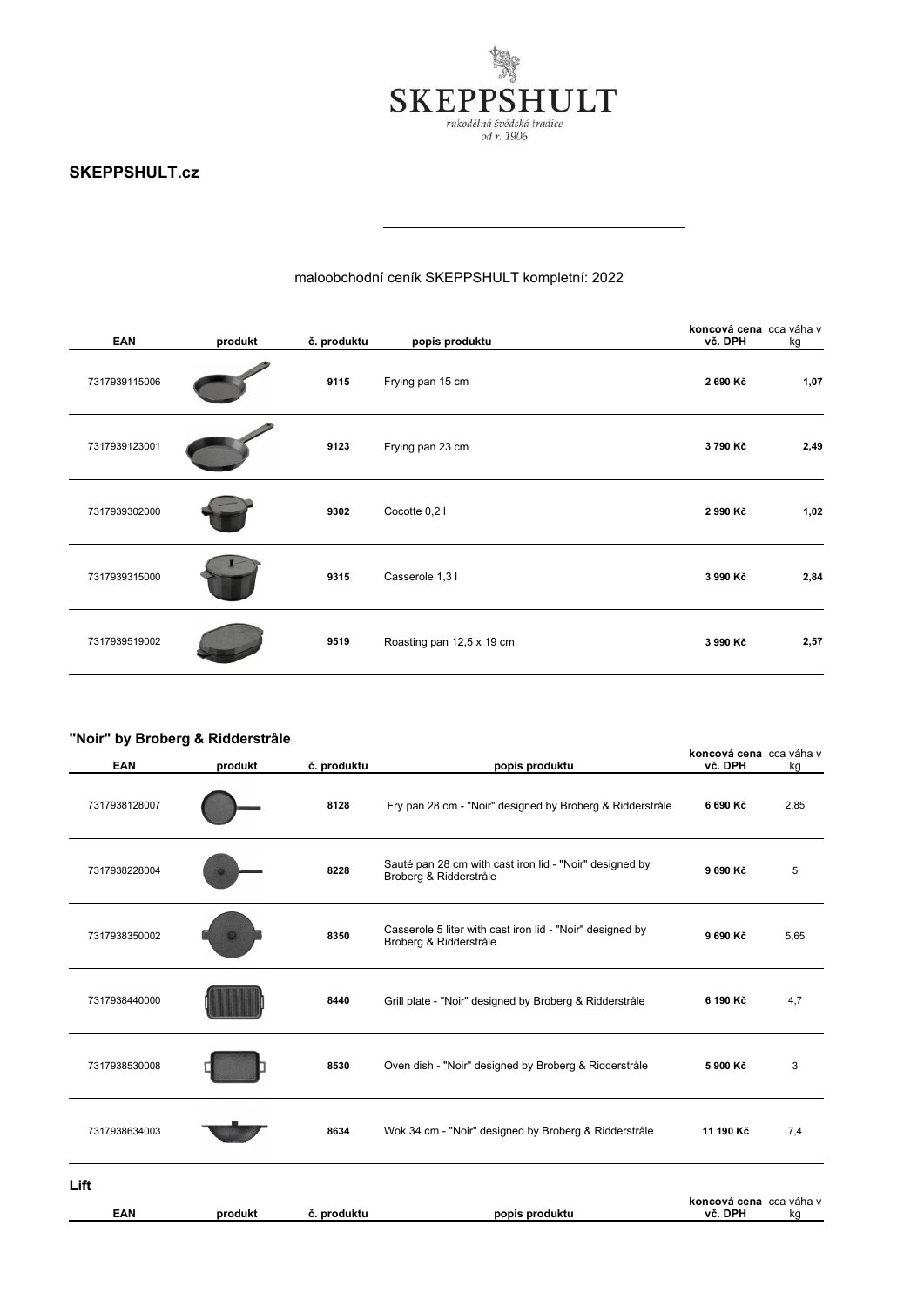

## **Nutrient Cookware**

| <b>EAN</b>    | produkt | č. produktu | popis produktu                                                | koncová cena cca váha v<br>vč. DPH | kg  |
|---------------|---------|-------------|---------------------------------------------------------------|------------------------------------|-----|
| 7317930260040 |         | 0260N       | Fry pan 26 cm with wooden handle white ash and brass<br>knop. | 4 690 Kč                           | 2   |
| 7317930310042 |         | 0310N       | Casserole 3 Liter with glass lid and brass grip.              | 5 690 Kč                           | 4,3 |

#### **Traditional - cookware with walnut handle**

| EAN           | produkt | č. produktu | popis produktu                                                         | koncová cena cca váha v<br>vč. DPH | kq             |
|---------------|---------|-------------|------------------------------------------------------------------------|------------------------------------|----------------|
| 7317930240066 |         | 0240V       | Fry pan 24 cm with walnut handle. Suitable for all hobs.               | 3 490 Kč                           | $\overline{2}$ |
| 7317930260064 |         | 0260V       | Frying pan 26 cm with walnut handle. Suitable for all hobs.            | 3 990 Kč                           | 2,25           |
| 7317930280062 |         | 0280V       | Fry pan 28 cm with walnut handle. Suitable for all hobs.               | 4 290 Kč                           | 2,65           |
| 7317930025069 |         | 0025V       | Grill pan 25 cm with walnut handle. Suitable for all hobs.             | 3 990 Kč                           | 2,9            |
| 7317930028060 |         | 0028V       | Grill pan 28 cm with walnut handle. Suitable for all hobs.             | 4 490 Kč                           | 3,25           |
| 7317930250065 |         | 0250V       | Deep pan 25 cm with walnut handle. Suitable for all hobs.              | 3 990 Kč                           | 2,75           |
| 7317930285067 |         | 0285V       | Deep fry pan 28 cm with walnut handle. Suitable for all hobs.          | 4 590 Kč                           | 3,15           |
| 7317930019068 |         | 0019V       | Egg frying pan 20x20 cm with walnut handle. Suitable for all<br>hobs.  | 3 290 Kč                           | 2,4            |
| 7317930031060 |         | 0031V       | Pancake pan 23 cm with walnut handle. Suitable for all hobs.           | 3 290 Kč                           | 2,45           |
| 7317930032067 |         | 0032V       | Scotch pancake pan 23 cm with walnut handle. Suitable for<br>all hobs. | 3 290 Kč                           | 2,65           |
| 7317930865061 |         | 0865V       | Wok 30 cm with walnut handle. Suitable for all hobs.                   | 4 690 Kč                           | 3,1            |
| 7317930875060 |         | 0875V       | Wok 32 cm with walnut handle. Suitable for all hobs.                   | 5 890 Kč                           | 4,15           |

**Traditional - Fry pans** 

|     |     |              |                                | cena<br><b>COVA</b><br>. | $\sim$<br>$\ldots$<br>vana<br>wa |
|-----|-----|--------------|--------------------------------|--------------------------|----------------------------------|
| EAN | --- | nro<br>duktu | popis<br>nrod<br>.<br>. ouuklu | <b>DPH</b><br>vē<br>. .  | ko                               |
|     |     |              |                                |                          |                                  |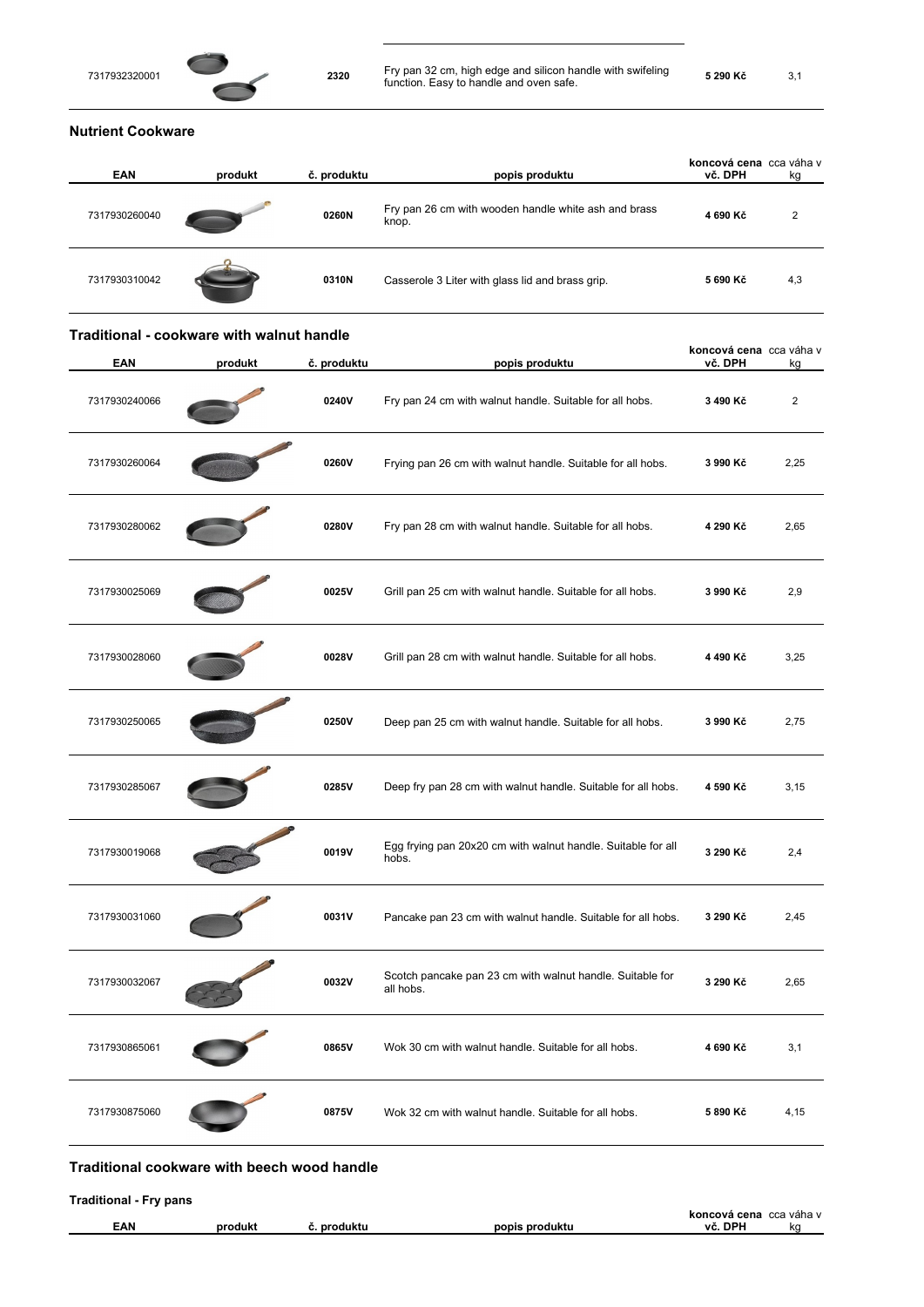| 7317930180096                        |         | 0180T       | Fry pan 18 cm with Swedish beech wood handle. Suitable<br>for all hobs.                               | 2 590 Kč                           | 1,35           |
|--------------------------------------|---------|-------------|-------------------------------------------------------------------------------------------------------|------------------------------------|----------------|
| 7317930240097                        |         | 0240T       | Fry pan 24 cm with Swedish beech wood handle. Suitable<br>for all hobs.                               | 3 290 Kč                           | 2,05           |
| 7317930260095                        |         | 0260T       | Fry pan 26 cm with Swedish beech wood handle. Suitable<br>for all hobs.                               | 3790 Kč                            | 2,25           |
| 7317930280093                        |         | 0280T       | Fry pan 28 cm with Swedish beech wood handle. Suitable<br>for all hobs.                               | 3 890 Kč                           | 2,65           |
| 7317930360009                        |         | 0360T       | Fry pan 36 cm with Swedish beech wood handle. Suitable<br>for all hobs.                               | 5 990 Kč                           | 4,3            |
| <b>Traditional - Grill pans</b>      |         |             |                                                                                                       |                                    |                |
| EAN                                  | produkt | č. produktu | popis produktu                                                                                        | koncová cena cca váha v<br>vč. DPH | kg             |
| 7317930014094                        |         | 0014T       | Grill pan 22 cm with Swedish beech wood handle. Suitable<br>for all hobs.                             | 3 090 Kč                           | $\overline{2}$ |
| 7317930025090                        |         | 0025T       | Grill pan 25 cm with Swedish beech wood handle. Suitable<br>for all hobs.                             | 3790 Kč                            | 2,9            |
| 7317930002893                        |         | 0028T       | Grill pan 28 cm with Swedish beech wood handle. Suitable<br>for all hobs.                             | 4 290 Kč                           | 3,3            |
| 7317930029098                        |         | 0029T       | Grill pan square 25 x 25 cm with Swedish beech wood<br>handle. Suitable for all hobs.                 | 4 290 Kč                           | 3,2            |
| Traditional - Deep pans / Sauté pans |         |             |                                                                                                       | koncová cena cca váha v            |                |
| EAN                                  | produkt | č. produktu | popis produktu                                                                                        | vč. DPH                            | kg             |
| 7317930002091                        |         | 0002T       | Deep pan 20 cm with Swedish beech wood handle. High<br>edge 4,5 cm. Suitable for all hobs.            | 2 990 Kč                           | 1,8            |
| 7317930285098                        |         | 0285T       | Deep pan 28 cm with Swedish beech wood handle. High<br>edge 5,5 cm. Suitable for all hobs.            | 4 290 Kč                           | 3,15           |
| 7317930250096                        |         | 0250T       | Sauté pan 25 cm with swedish beech wood handle. High<br>edge 6 cm. Suitable for all hobs.             | 3790 Kč                            | 2,75           |
| 7317930120092                        |         | 0120T       | Sauté pan 25 cm with Swedish beech wood handle & glaslid.<br>High edge 6 cm. Suitable for all hobs.   | 4 990 Kč                           | 3,65           |
| 7317930130091                        |         | 0130T       | Deep pan 28 cm with Swedish beech wood handle &<br>glasslid. High edge 5,5 cm. Suitable for all hobs. | 5 590 Kč                           | 4,3            |
| <b>Traditional - Pancake pans</b>    |         |             |                                                                                                       | koncová cena cca váha v            |                |
| <b>EAN</b>                           | produkt | č. produktu | popis produktu                                                                                        | vč. DPH                            | kg             |
| 7317930031091                        |         | 0031T       | Panncake pan 23 cm with Swedish beech wood handle.<br>Suitable for all hobs.                          | 3 190 Kč                           | 2,4            |
| 7317930032098                        |         | 0032T       | Scotch pancake pan 23 cm with Swedish beech wood<br>handle. Suitable for all hobs.                    | 3 190 Kč                           | 2,65           |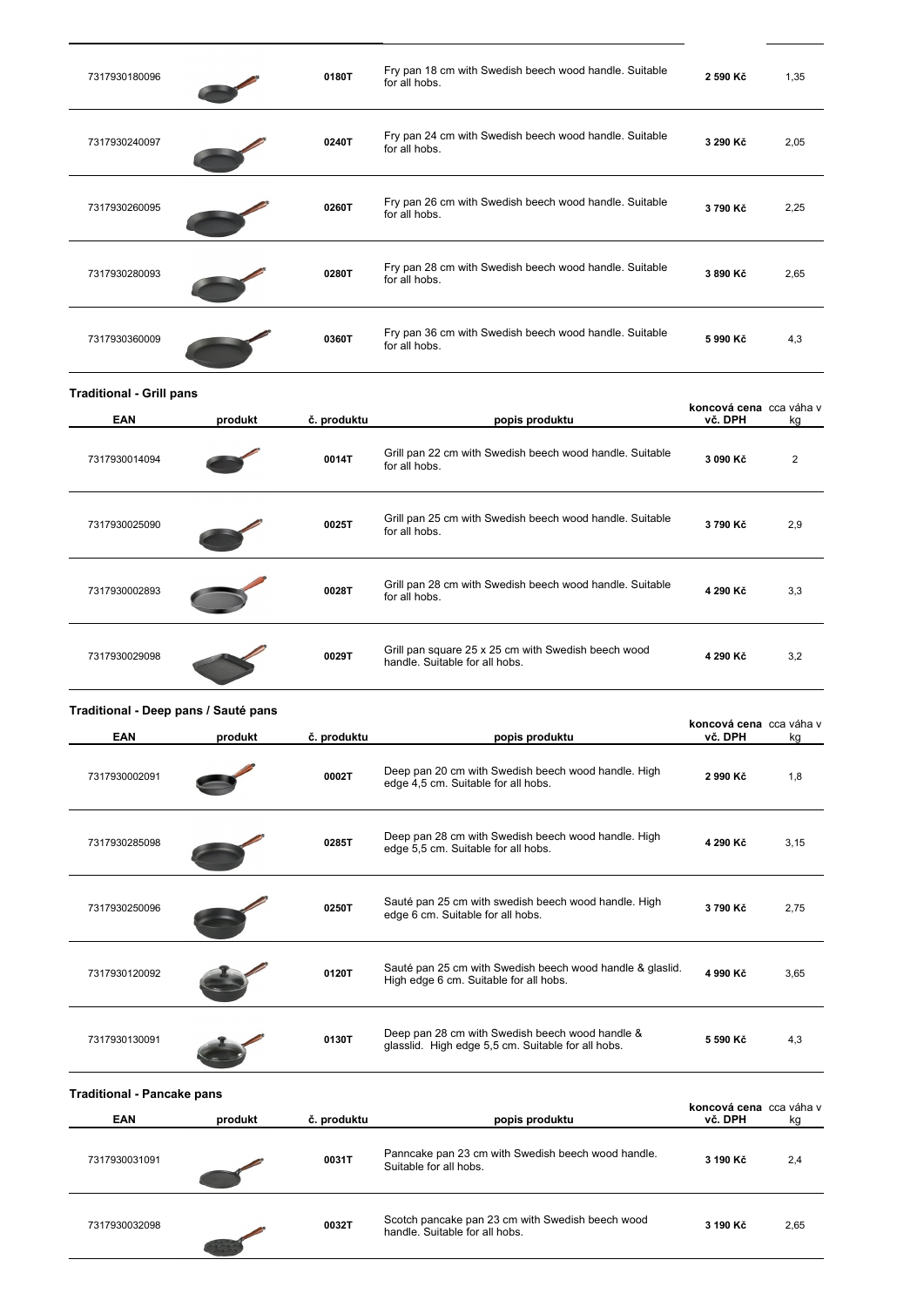| 7317930038090                                       |         | 0038T       | Heart pancake pan 22 cm with Swedish beech wood handle.<br>Suitable for all hobs.             | 3 390 Kč                           | 2,95 |
|-----------------------------------------------------|---------|-------------|-----------------------------------------------------------------------------------------------|------------------------------------|------|
| <b>Traditional - Wok</b><br><b>EAN</b>              | produkt | č. produktu |                                                                                               | koncová cena cca váha v<br>vč. DPH |      |
|                                                     |         |             | popis produktu                                                                                |                                    | kg   |
| 7317930865009                                       |         | 0865T       | Wok 30 cm, 3,5 liter with Swedish beech wood handle.<br>Suitable for all hobs.                | 4 490 Kč                           | 3,1  |
| <b>Traditonal - Sauce pan</b>                       |         |             |                                                                                               | koncová cena cca váha v            |      |
| <b>EAN</b>                                          | produkt | č. produktu | popis produktu                                                                                | vč. DPH                            | kg   |
| 7317930027094                                       |         | 0027        | Sauce pan 1,0 liter with Swedish beech wood handle.<br>Suitable for all hobs.                 | 2 990 Kč                           | 1,5  |
| Professional - cookware with stainless steel handle |         |             |                                                                                               |                                    |      |
| Professional - Fry pans                             |         |             |                                                                                               |                                    |      |
|                                                     |         |             |                                                                                               | koncová cena cca váha v            |      |
| <b>EAN</b>                                          | produkt | č. produktu | popis produktu                                                                                | vč. DPH                            | kg   |
| 7317930180003                                       |         | 0180        | Fry pan 18 cm with stainless steel handle. Suitable for all<br>hobs, oven, grill & open fire. | 2 490 Kč                           | 1,25 |

| 7317930240004 | 0240 | Fry pan 24 cm with stainless steel handle. Suitable for all<br>hobs, oven, grill & open fire. | 3 090 Kč | 1,95 |
|---------------|------|-----------------------------------------------------------------------------------------------|----------|------|
| 7317930260002 | 0260 | Fry pan 26 cm with stainless steel handle. Suitable for all<br>hobs, oven, grill & open fire. | 3 590 Kč | 2,4  |
| 7317930280000 | 0280 | Fry pan 28 cm with stainless steel handle. Suitable for all<br>hobs, oven, grill & open fire. | 3790 Kč  | 2,6  |
| 7317930360092 | 0360 | Fry pan 36 cm with stainless steel handle. Suitable for all<br>hobs, oven, grill & open fire. | 5790 Kč  | 4,1  |

| <b>EAN</b>    | produkt | č. produktu | popis produktu                                                                                              | koncová cena cca váha v<br>vč. DPH | kg   |
|---------------|---------|-------------|-------------------------------------------------------------------------------------------------------------|------------------------------------|------|
| 7317930025007 |         | 0025        | Grill pan 25 cm with stainless steel handle. Suitable for all<br>hobs, oven, grill & open fire.             | 3 690 Kč                           | 2,75 |
| 7317930028008 |         | 0028        | Grill pan 28 cm with stainless steel handle. Suitable for all<br>hobs, oven, grill & open fire.             | 4 190 Kč                           | 3,2  |
| 7317930029005 |         | 0029        | Grill pan square 25 x 25 cm with stainless steel handle.<br>Suitable for all hobs, oven, grill & open fire. | 4 190 Kč                           | 3,1  |
| 7317930129002 |         | 0129        | Grill pan square 32 x 22 cm with stainless steel handle.<br>Suitable for all hobs, oven, grill & open fire. | 4 690 Kč                           | 3,6  |

| EAN           | produkt | č. produktu | popis produktu                                                                                                   | <b>RUILCOVA CENA</b> CCA VANA V<br>vč. DPH | kg |
|---------------|---------|-------------|------------------------------------------------------------------------------------------------------------------|--------------------------------------------|----|
| 7317930002008 |         | 0002        | Deep pan 20 cm with stainless steel handle. High edge 4,5<br>cm. Suitable for all hobs, oven, grill & open fire. | 2890 Kč                                    |    |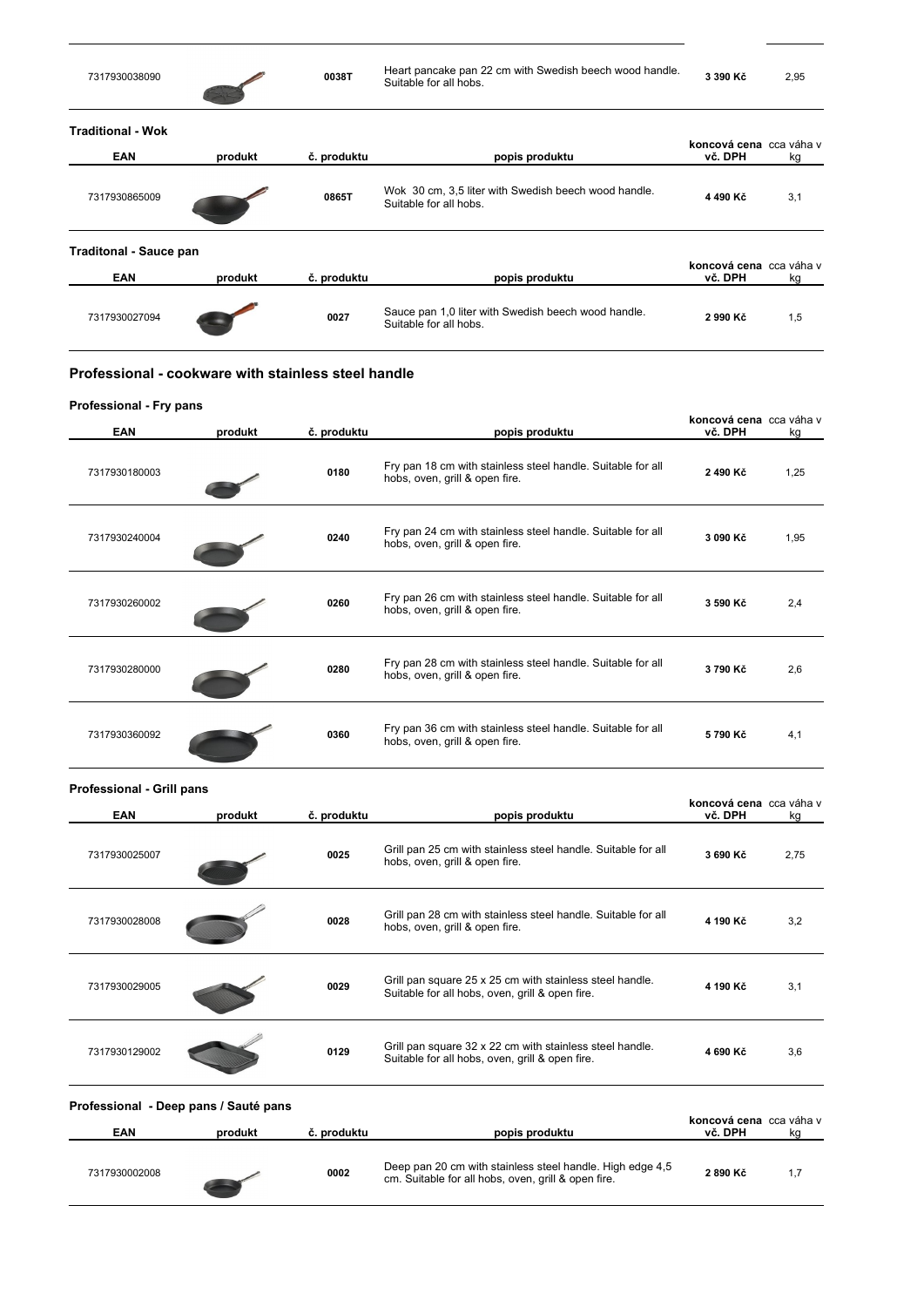| 7317930005009 | 0005 | Deep pan 28 cm with stainless steel handle. High edge 5,5<br>cm. Suitable for all hobs, oven, grill & open fire.          | 4 190 Kč | 3    |
|---------------|------|---------------------------------------------------------------------------------------------------------------------------|----------|------|
| 7317930250003 | 0250 | Sauté pan 25 cm with stainless steel handle. High edge 6<br>cm. Suitable for all hobs, oven, grill & open fire.           | 3 690 Kč | 2,75 |
| 7317930120009 | 0120 | Sauté pan 25 cm with stainless steel handle & glaslid. High<br>edge 6 cm. Suitable for all hobs, oven, grill & open fire. | 4890 Kč  | 3,65 |

| <b>EAN</b>     | produkt | č. produktu | popis produktu                                                                                     | koncová cena cca váha v<br>vč. DPH | kq   |
|----------------|---------|-------------|----------------------------------------------------------------------------------------------------|------------------------------------|------|
| 7317930034009  |         | 0034        | Mini fry pan 7,5 cm. Suitable for all hobs, oven, grill & open<br>fire.                            | 990 Kč                             | 0,2  |
| 7317930011505  |         | 0115        | Blinipan 12 cm with cast iron handle. Suitable for all hobs,<br>oven, grill & open fire.           | 1 190 Kč                           | 0,8  |
| 7317930000004  |         | 0000        | Crepe Suzette pan 17 cm with cast iron handle. Suitable for<br>all hobs, oven, grill & open fire.  | 2 290 Kč                           | 1,05 |
| 07317930001001 |         | 0001        | Dumpling pan 21 cm with cast iron handle. Suitable for all<br>hobs, oven, grill & open fire.       | 2 690 Kč                           | 1,85 |
| 7317930019006  |         | 0019        | Egg pan 20 x 22 cm with cast iron handle. Suitable for all<br>hobs, oven, grill & open fire.       | 2 990 Kč                           | 2,2  |
| 7317930031008  |         | 0031        | Panncake pan 23 cm with cast iron handle. Suitable for all<br>hobs, oven, grill & open fire.       | 2 990 Kč                           | 2,3  |
| 7317930032005  |         | 0032        | Scotch pancake pan 23 cm with cast iron handle. Suitable<br>for all hobs, oven, grill & open fire. | 2 990 Kč                           | 2,45 |
| 7317930007003  |         | 0007        | Fish pan 33 x 21,5 cm with cast iron handle. Suitable for all<br>hobs, oven, grill & open fire.    | 3 990 Kč                           | 2,35 |

| <b>Oven - and Gratin dishes</b> |         |             |                                                                                |                                    |      |
|---------------------------------|---------|-------------|--------------------------------------------------------------------------------|------------------------------------|------|
| <b>EAN</b>                      | produkt | č. produktu | popis produktu                                                                 | koncová cena cca váha v<br>vč. DPH | kg   |
| 7317930070007                   |         | 0070        | Gratindish / Fry pan 22 cm. Suitable for all hobs, oven, grill &<br>open fire. | 2 590 Kč                           | 2    |
| 7317930062002                   |         | 0062        | Gratindish / Fry pan 26 cm. Suitable for all hobs, oven, grill &<br>open fire. | 2 990 Kč                           | 2,75 |

#### $\csc$  **Casseroles**

### **Casseroles - Cast iron lid**

**Original - pans with cast iron handle**

| <b>EAN</b>    | produkt | č. produktu | popis produktu                                                                               | koncová cena cca váha v<br>vč. DPH | kg   |
|---------------|---------|-------------|----------------------------------------------------------------------------------------------|------------------------------------|------|
| 7317930035006 |         | 0035        | Mini Casserole 0,1 liter. Suitable for all hobs, oven, grill &<br>open fire.                 | 1 090 Kč                           | 0,25 |
| 7317930650001 |         | 0650        | Mini Casserole 0.5 liter & Minipan 12 cm. Suitable for all<br>hobs, oven, grill & open fire. | 2490 Kč                            | 1,7  |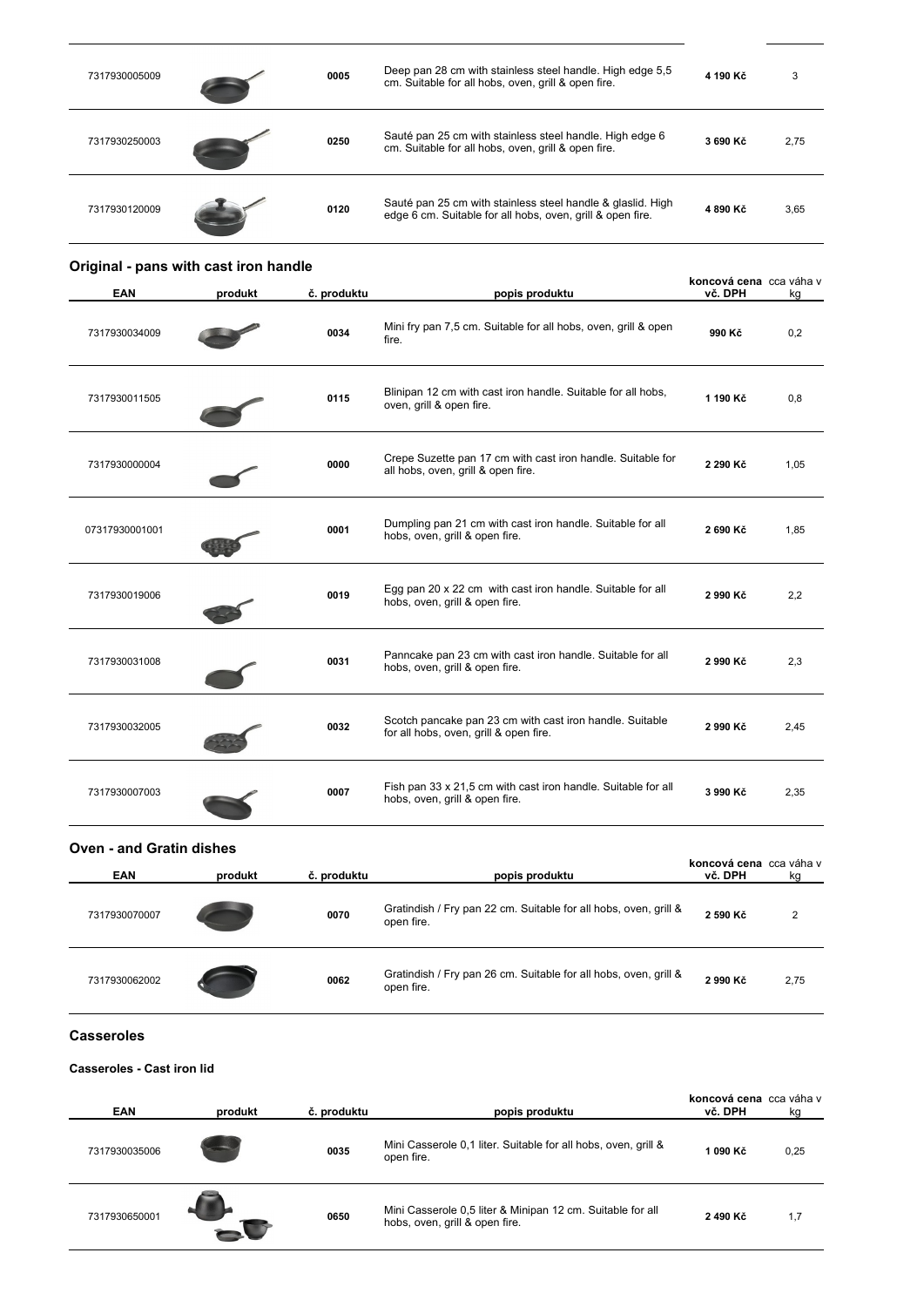| 7317930300005 | 0300 | Casserole round 3,0 liter with cast iron lid. Suitable for all<br>hobs, oven, grill & open fire.                  | 5 290 Kč | 4.65 |
|---------------|------|-------------------------------------------------------------------------------------------------------------------|----------|------|
| 7317930400002 | 0400 | Casserole round 4,0 liter with cast iron lid. Suitable for all<br>hobs, oven, grill & open fire.                  | 5890 Kč  | 5,05 |
| 7317930500009 | 0500 | Casserole round 5,5 liter with cast iron lid & cast iron grip.<br>Suitable for all hobs, oven, grill & open fire. | 6490 Kč  | 6,7  |
| 7317930700003 | 0700 | Casserole round 7,0 liter with cast iron lid & cast iron grip.<br>Suitable for all hobs, oven, grill & open fire. | 7 390 Kč | 7,3  |
| 7317935000009 | 5000 | Casserole oval 2.0 liter with cast iron lid. Suitable for all hobs,<br>oven, grill & open fire.                   | 4 490 Kč | 3,5  |
| 7317937000007 | 7000 | Casserole oval 4.0 liter with cast iron lid. Suitable for all<br>hobs, oven, grill & open fire.                   | 5 890 Kč | 5,4  |
| 7317939000005 | 9000 | Casserole oval 6,0 liter with cast iron lid. Suitable for all<br>hobs, oven, grill & open fire.                   | 7 190 Kč | 6,5  |
| 7317930855000 | 0855 | Fältugn - Scandinavian Dutch Oven 5,5 liter. Use the lid as<br>a pan on the open fire.                            | 6790 Kč  | 8,35 |

#### **Casseroles - Glass lid**

| <b>EAN</b>    | produkt | č. produktu | popis produktu                                                                                                | koncová cena cca váha v<br>vč. DPH | kg   |
|---------------|---------|-------------|---------------------------------------------------------------------------------------------------------------|------------------------------------|------|
| 7317930310004 |         | 0310        | Casserole round 3,0 liter with glass lid & cast iron grip.<br>Suitable for all hobs, oven, grill & open fire. | 4 390 Kč                           | 3,9  |
| 7317930410001 |         | 0410        | Casserole round 4,0 liter with glass lid & cast iron grip.<br>Suitable for all hobs, oven, grill & open fire. | 4 690 Kč                           | 4,25 |
| 7317930510008 |         | 0510        | Casserole round 5,5 liter with glass lid. Suitable for all hobs,<br>oven, grill & open fire.                  | 5 590 Kč                           | 5,6  |
| 7317930710002 |         | 0710        | Casserole round 7,0 liter with glass lid. Suitable for all hobs,<br>oven, grill & open fire.                  | 6 690 Kč                           | 6,2  |

**Grytstapel** 

| <b>EAN</b>    | produkt | č. produktu | popis produktu                                                                                                                 | koncová cena cca váha v<br>vč. DPH | kg   |
|---------------|---------|-------------|--------------------------------------------------------------------------------------------------------------------------------|------------------------------------|------|
| 7317930610098 |         | 0610WB      | Designed cook ware set 6 pcs. Suitable for all hobs, oven,<br>grill & open fire.                                               | 19 690 Kč                          | 18,8 |
| 7317930610104 |         | 0610-1      | Designed cook ware set 2 pcs / Casserole 3,0 liter &<br>Omelette pan 23 cm. Suitable for all hobs, oven, grill & open<br>fire. | 7 690 Kč                           | 5,55 |
| 7317930610203 |         | 0610-2      | Designed cook ware set 2 pcs / Casserole 4,5 liter & Frying<br>pan 27cm. Suitable for all hobs, oven, grill & open fire.       | 8490 Kč                            | 6,9  |
| 7317930610302 |         | 0610-3      | Designed cook ware set 2 pcs / Deep pan 27 cm & Grill pan<br>27 cm. Suitable for all hobs, oven, grill & open fire.            | 7 990 Kč                           | 6,1  |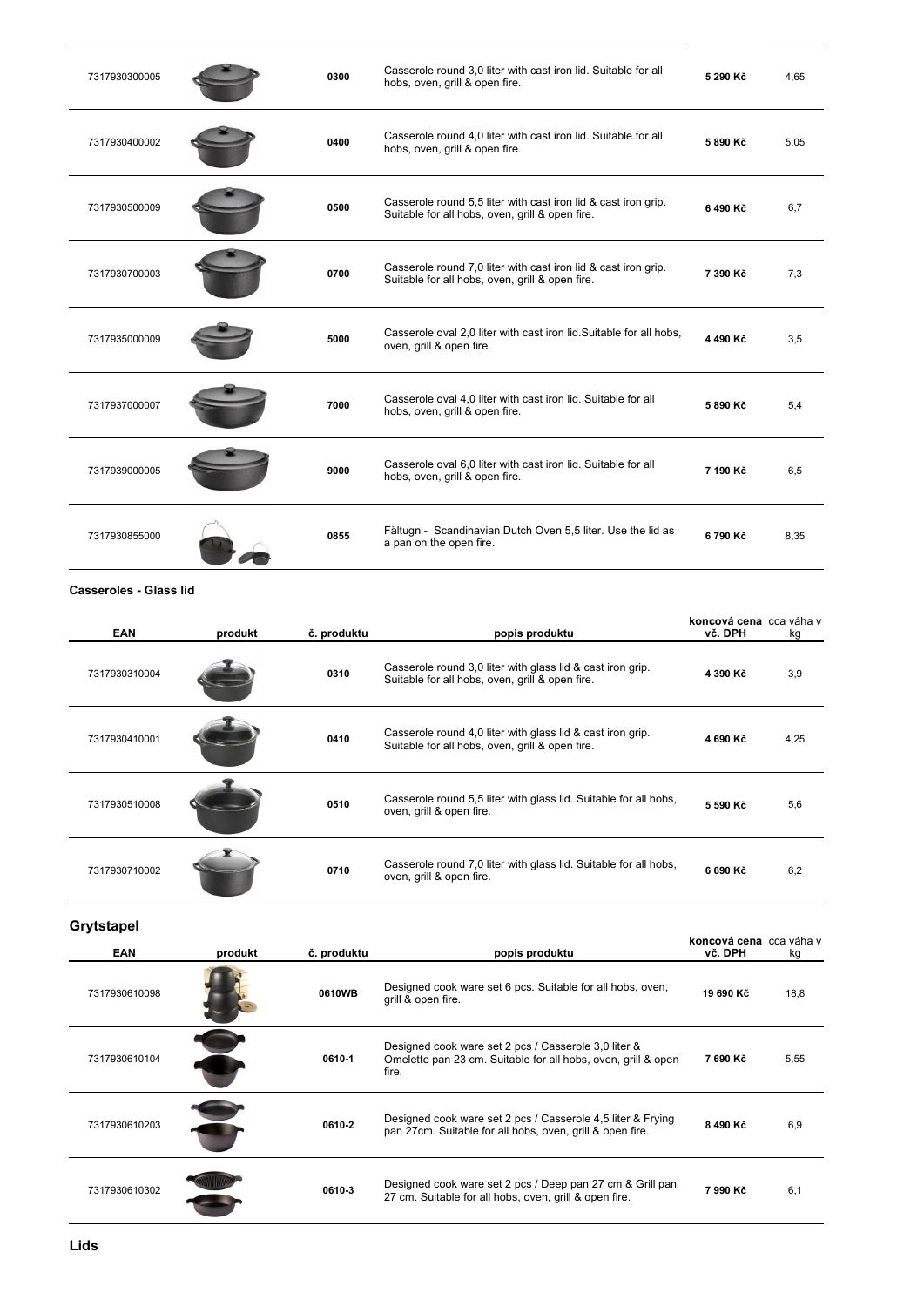| <b>EAN</b>                 | produkt | č. produktu | popis produktu                                                                                | koncová cena cca váha v<br>vč. DPH | kg   |
|----------------------------|---------|-------------|-----------------------------------------------------------------------------------------------|------------------------------------|------|
| 7317930120085              |         | 0120JL      | Cast iron lid 24cm to Art.nr.: 0120 / 0300 / 0400 / 0250 /<br>0250T / 0062                    | 2 590 Kč                           | 1,65 |
| 7317930510084              |         | 0510JL      | Cast iron lid 28cm to Art.nr.: 0500 / 0700 / 0510 / 0285T /<br>0130T / 0005                   | 2790 Kč                            | 2,2  |
| 7317937000083              |         | 7000JL      | Iron lid for no: 7000                                                                         | 2 590 Kč                           | 1,7  |
| 7317930120078              |         | 0120GL      | Glass lid 24cm to Art.nr.: 0120 / 0310 / 0410 / 0250 / 0250T /<br>0062                        | 1 590 Kč                           | 0,9  |
| 7317930510077              |         | 0510GL      | Glass lid 28cm to Art.nr.: 0510 / 0285T / 0130T / 0005                                        | 1890 Kč                            | 1,1  |
| <b>Grillplates</b>         |         |             |                                                                                               |                                    |      |
| EAN                        | produkt | č. produktu | popis produktu                                                                                | koncová cena cca váha v<br>vč. DPH | kg   |
| 7317930381004              |         | 0381        | Grill & fry plate turnable 35,5 x 32,5 cm                                                     | 3 090 Kč                           | 5,9  |
| <b>Waffle iron</b>         |         |             |                                                                                               |                                    |      |
| <b>EAN</b>                 | produkt | č. produktu | popis produktu                                                                                | koncová cena cca váha v<br>vč. DPH | kg   |
| 7317930012007              |         | 0012        | Waffle iron 15 cm                                                                             | 4 190 Kč                           | 2,2  |
| 7317930010003              |         | 0010        | Waffle iron 21 cm                                                                             | 4 490 Kč                           | 3,15 |
| <b>Spice accesoires</b>    |         |             |                                                                                               |                                    |      |
| Spice accesoires - "Swing" |         |             |                                                                                               |                                    |      |
| EAN                        | produkt | č. produktu | popis produktu                                                                                | koncová cena cca váha v<br>vč. DPH | kg   |
| 7317930711108              |         | 0711E       | Little "Swing S" Pepper / Spicemill. Cast iron with oak lid.<br>Design Carl & Carl            | 1490 Kč                            | 0,6  |
| 7317930721107              |         | 0721E       | Little "Swing S" Salt / Spicebowl. Cast iron with oak lid.<br>Design Carl & Carl              | 1490 Kč                            | 0,6  |
| 7317930711092              |         | 0711V       | Little "Swing S" Pepper / Spicemill. Cast iron with Swedish<br>walnut lid. Design Carl & Carl | 1 590 Kč                           | 0,6  |
| 7317930721091              |         | 0721V       | Little "Swing S" Salt / Spicebowl. Cast iron with Swedish<br>walnut lid. Design Carl & Carl   | 1 590 Kč                           | 0,6  |
| 7317930071004              |         | 0071        | "Swing" Pepper / Spicemill. Cast iron with Swedish beech<br>wood lid. Design Carl & Carl      | 1 690 Kč                           | 1,1  |
| 7317930072001              |         | 0072        | "Swing" Salt / Spicebowl. Cast iron with Swedish beech<br>wood lid. Design Carl & Carl        | 1 690 Kč                           | 1,15 |
| 7317930071110              |         | 0071K       | "Swing" Pepper / Spicemill. Cast iron with cork lid. Design<br>Carl & Carl                    | 1 690 Kč                           | 1,1  |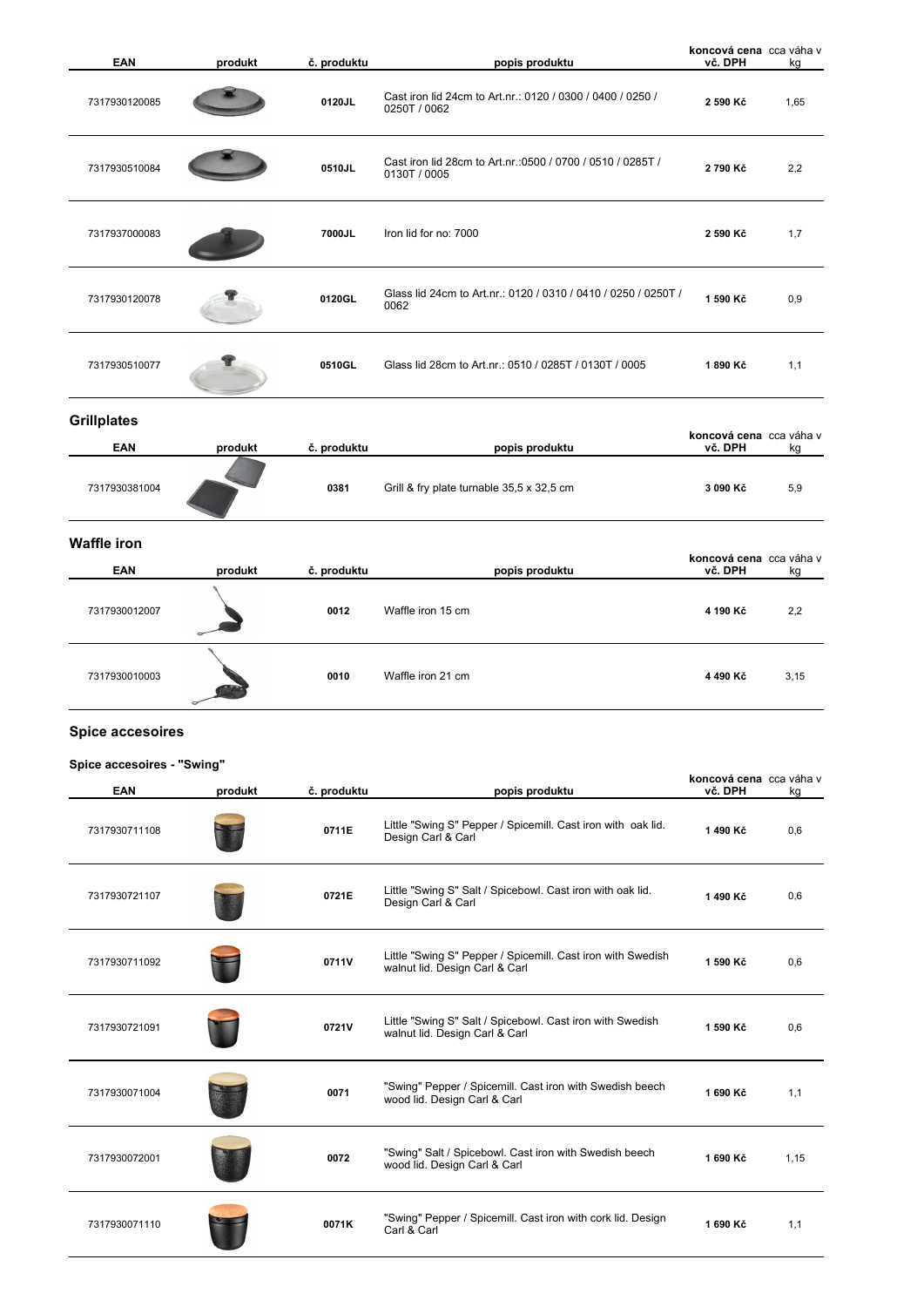| 7317930072117                                       |         | 0072K       | "Swing" Salt/Spicebowl. Cast iron with cork lid. Design Carl<br>& Carl                       | 1 690 Kč                           | 1,15 |
|-----------------------------------------------------|---------|-------------|----------------------------------------------------------------------------------------------|------------------------------------|------|
| 7317930071103                                       |         | 0071E       | "Swing" Pepper / Spicemill. Cast iron with Swedish oak lid.<br>Design Carl & Carl            | 1 590 Kč                           | 1,1  |
| 7317930072100                                       |         | 0072E       | "Swing" Salt / Spicebowl. Cast iron with Swedish oak lid.<br>Design Carl & Carl              | 1 690 Kč                           | 1,15 |
| 7317930071097                                       |         | 0071V       | "Swing" Pepper / Spicemill. Cast iron with Swedish walnut<br>lid. Design Carl & Carl         | 1790 Kč                            | 1,1  |
| 7317930072094                                       |         | 0072V       | "Swing" Salt / Spicebowl. Cast iron with Swedish walnut lid.<br>Design Carl & Carl           | 1790 Kč                            | 1,15 |
| 7317930071011                                       |         | 0071BS      | "Swing" Pepper / Spicemill. Cast iron with black ash lid.<br>Design Carl & Carl              | 1 690 Kč                           | 1,1  |
| 7317930072018                                       |         | 0072BS      | "Swing" Salt / Spicebowl. Cast iron with black ash lid. Design<br>Carl & Carl                | 1 690 Kč                           | 1,15 |
| 7317930712105                                       |         | 0712E       | Big "Swing L" Pepper / Spicemill. Cast iron with oak lid.<br>Design Carl & Carl              | 1890 Kč                            | 1,2  |
| 7317930712099                                       |         | 0712V       | Big "Swing L" Pepper / Spicemill. Cast iron with Swedish<br>walnut lid. Design Carl & Carl   | 1890 Kč                            | 1,2  |
|                                                     |         |             |                                                                                              |                                    |      |
| Spice accesoires - Salt & Peppermills<br><b>EAN</b> | produkt | č. produktu | popis produktu                                                                               | koncová cena cca váha v<br>vč. DPH | kg   |
| 7317930077006                                       |         | 0077        | "Spice" Grinder/Crusher                                                                      | 2 290 Kč                           | 1    |
| 7317930063009                                       |         | 0063        | Spice mill 8 cm diam. Cast iron with cork lid                                                | 1 590 Kč                           | 1,1  |
| 7317930074098                                       |         | 0074        | Peppermill / Spicemill 15 cm. Cast iron grinder with walnut<br>lid. Design Carl & Carl       | 2 890 Kč                           | 0,5  |
| 7317930075095                                       |         | 0075        | Salt dispenser for sea salt. Cast iron with walnut lid. Design<br>Carl & Carl                | 1 690 Kč                           | 0,85 |
| 7317930076009                                       |         | 0076        | "Shake" Salt & Pepper shakers 8 cm. Cast iron with walnut<br>lid. Design Carl & Carl         | 1790 Kč                            | 0,65 |
| 7317930064006                                       |         | 0064        | Peppermill 18 cm. Swedish beech wood and cast iron.<br>Ceramic mill with stepless adjustment | 2 290 Kč                           | 0,65 |
| 7317930065003                                       |         | 0065        | Saltmill 18 cm. Swedish beech wood and cast iron. Ceramic<br>mill with stepless adjustment   | 2 290 Kč                           | 0,75 |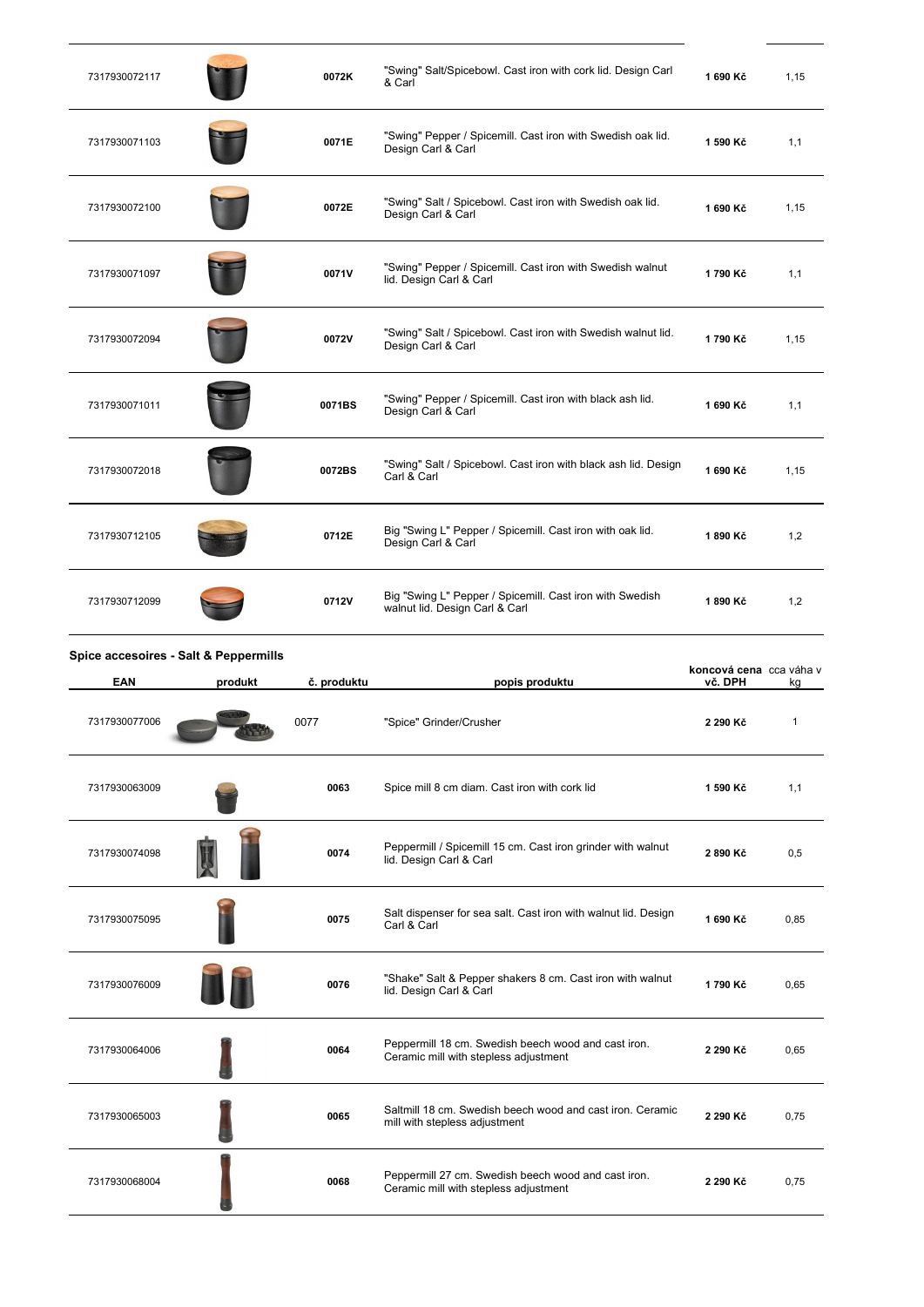| 7317930069001              |         | 0069        | Saltmill 27 cm. Swedish beech wood and cast iron. Ceramic<br>mill with stepless adjustment | 2 290 Kč                           | 0,05  |
|----------------------------|---------|-------------|--------------------------------------------------------------------------------------------|------------------------------------|-------|
| 7317930052003              |         | 0052        | Corkstand for 2 spice mills                                                                | 490 Kč                             | 1,0   |
| 7317930067007              |         | 0067        | Ironstand for 2 spice mills                                                                | 1 390 Kč                           | 1,0   |
| Spice accesoires - Mortars |         |             |                                                                                            |                                    |       |
| <b>EAN</b>                 | produkt | č. produktu | popis produktu                                                                             | koncová cena cca váha v<br>vč. DPH | kg    |
| 7317930018009              |         | 0018        | Spice grinder with cast iron pestle                                                        | 1790 Kč                            | 1,05  |
| 7317930017002              |         | 0017        | Mortar 8 cm with cast iron pestle                                                          | 2 390 Kč                           | 1,4   |
| 7317930049003              |         | 0049        | Mortar 11,5 cm with cast iron pestle                                                       | 2 690 Kč                           | 1,6   |
| 7317930073091              |         | 0073V       | Mortar cubic with pestle in cast iron and walnut. Design Carl<br>& Carl                    | 2 990 Kč                           | 3,95  |
| 7317930021009              |         | 0021        | Mustard seed grinder 8 cm                                                                  | 1890 Kč                            | 1,95  |
| 7317930023003              |         | 0023        | Mustard seed grinder & cast iron bowl 21 cm                                                | 3 090 Kč                           | 3,95  |
| <b>Kitchen accesoires</b>  |         |             |                                                                                            |                                    |       |
| EAN                        | produkt | č. produktu | popis produktu                                                                             | koncová cena cca váha v<br>vč. DPH | kg    |
| 7317930020002              |         | 0020        | "Booom" nutcracker                                                                         | 2 090 Kč                           | 0,6   |
| 7317930016005              |         | 0016        | Fish scaler 18 cm                                                                          | 790 Kč                             | 0, 15 |
| 7317930022006              |         | 0022        | Meat tenderizer                                                                            | 1 590 Kč                           | 1,55  |
| <b>Coasters</b>            |         |             |                                                                                            | koncová cena cca váha v            |       |
| <b>EAN</b>                 | produkt | č. produktu | popis produktu                                                                             | vč. DPH                            | kg    |
| 7317933010000              |         | 3010        | 2 pcs. Marble coasters "Swedish kolmårdsmarmor" with cork<br>bottom 10 x 10 cm             | 1790 Kč                            | 0,6   |
| 7317933015005              |         | 3015        | Marble coaster "Swedish kolmårdsmarmor" with cork bottom<br>15 x 15 cm                     | 1490 Kč                            | 0,65  |
| 7317933020009              |         | 3020        | Marble coaster "Swedish kolmårdsmarmor" with cork bottom<br>20 x 20 cm                     | 1790 Kč                            | 1,25  |